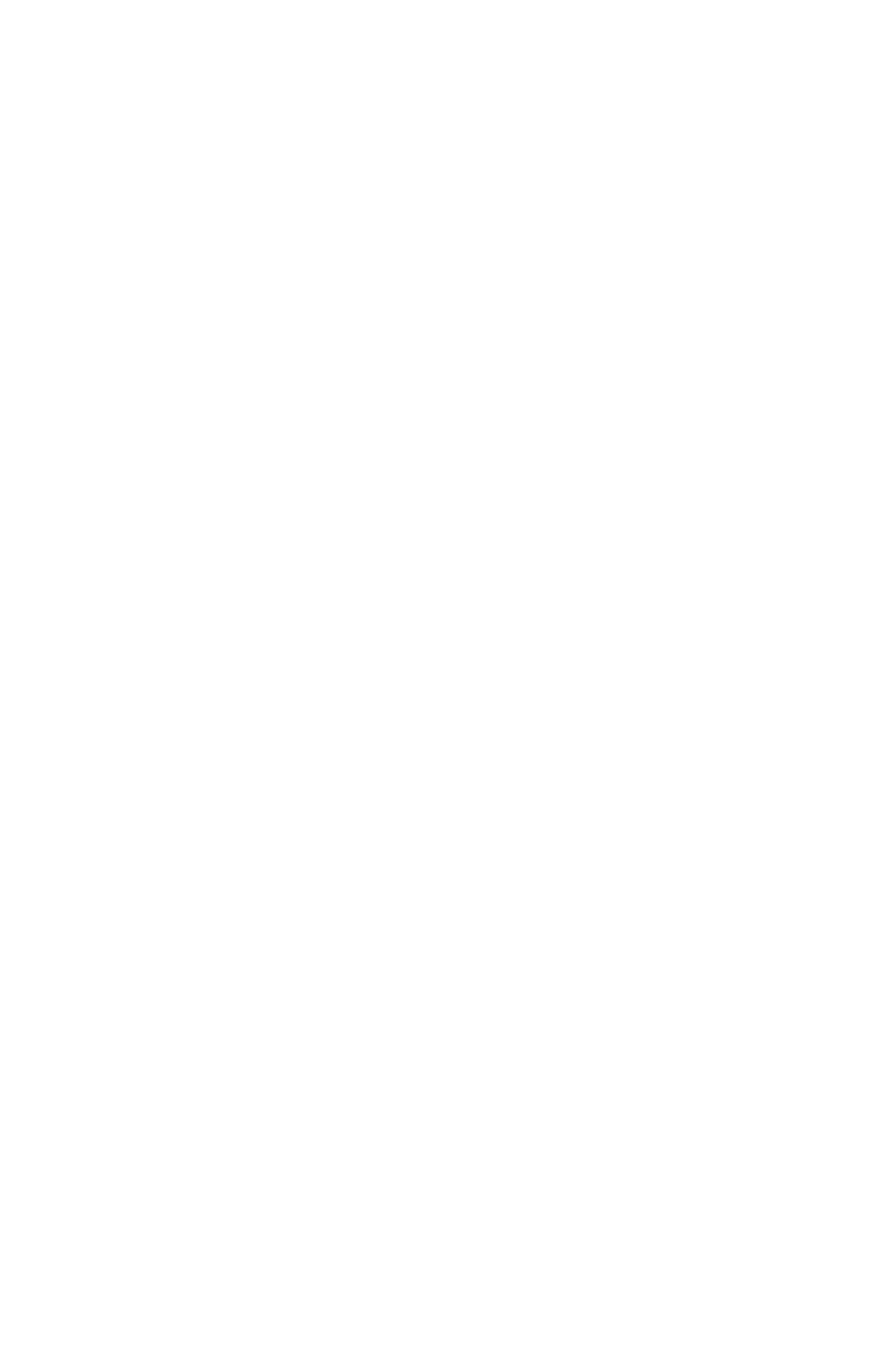A good credit rating is very important. Businesses inspect your credit history when they evaluate your applications for credit, insurance, employment, and even leases. They can use it when they choose to give or deny you credit or insurance, provided you receive fair and equal treatment. Sometimes, things happen that can cause credit problems: a temporary loss of income, an illness, even a computer error. Solving credit problems may take time and patience, but it doesn't have to be an ordeal.

The Federal Trade Commission (FTC) enforces the credit laws that protect your right to get, use and maintain credit. These laws do not guarantee that everyone will receive credit. Instead, the credit laws protect your rights by requiring businesses to give all consumers a fair and equal opportunity to get credit and to resolve disputes over credit errors. This brochure explains your rights under these laws and offers practical tips to help you solve credit problems.

#### **Your Credit Report**

Your credit report contains information about where you live, how you pay your bills, and whether you've been sued, or filed for bankruptcy. Credit reporting companies sell the information in your report to businesses that use it to evaluate your applications for credit, insurance, employment, or renting a home.

The federal **Fair Credit Reporting Act (FCRA)** promotes the accuracy and privacy of information in the files of the nation's credit reporting companies.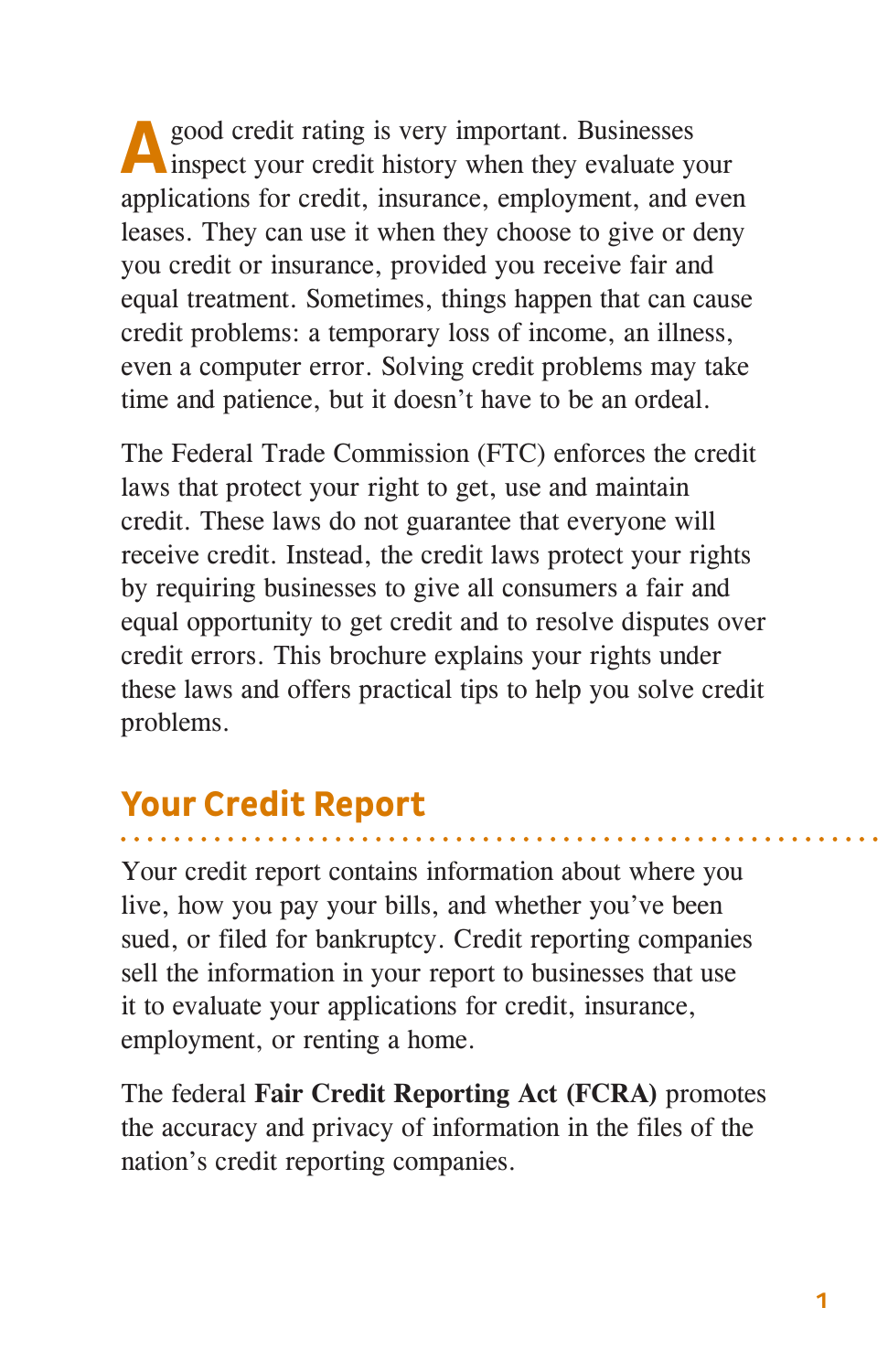Under the Fair Credit Reporting Act:

- ► You have the right to receive a copy of your credit report. The copy of your report must contain all the information in your file at the time of your request.
- $\triangleright$  Each of the nationwide credit reporting companies Equifax, Experian, and TransUnion – is required to provide you with a free copy of your credit report, at your request, once every 12 months. For details, see *Free Credit Reports* at **<consumer.ftc.gov>**.
- ► Under federal law, you're also entitled to a free report if a company takes adverse action against you, like denying your application for credit, insurance, or employment, and you ask for your report within 60 days of receiving notice of the action. The notice will give you the name, address, and phone number of the credit reporting company. You're also entitled to one free report a year if you're unemployed and plan to look for a job within 60 days; if you're on welfare; or if your report is inaccurate because of fraud, including identity theft.

#### **Your Credit Application**

When creditors evaluate a credit application, they cannot engage in discriminatory practices.

The **Equal Credit Opportunity Act (ECOA)** prohibits credit discrimination on the basis of sex, race, marital status, religion, national origin, age, or receipt of public assistance. Creditors may ask for this information (except religion) in certain situations, but they may not use it to discriminate against you when deciding whether to grant you credit.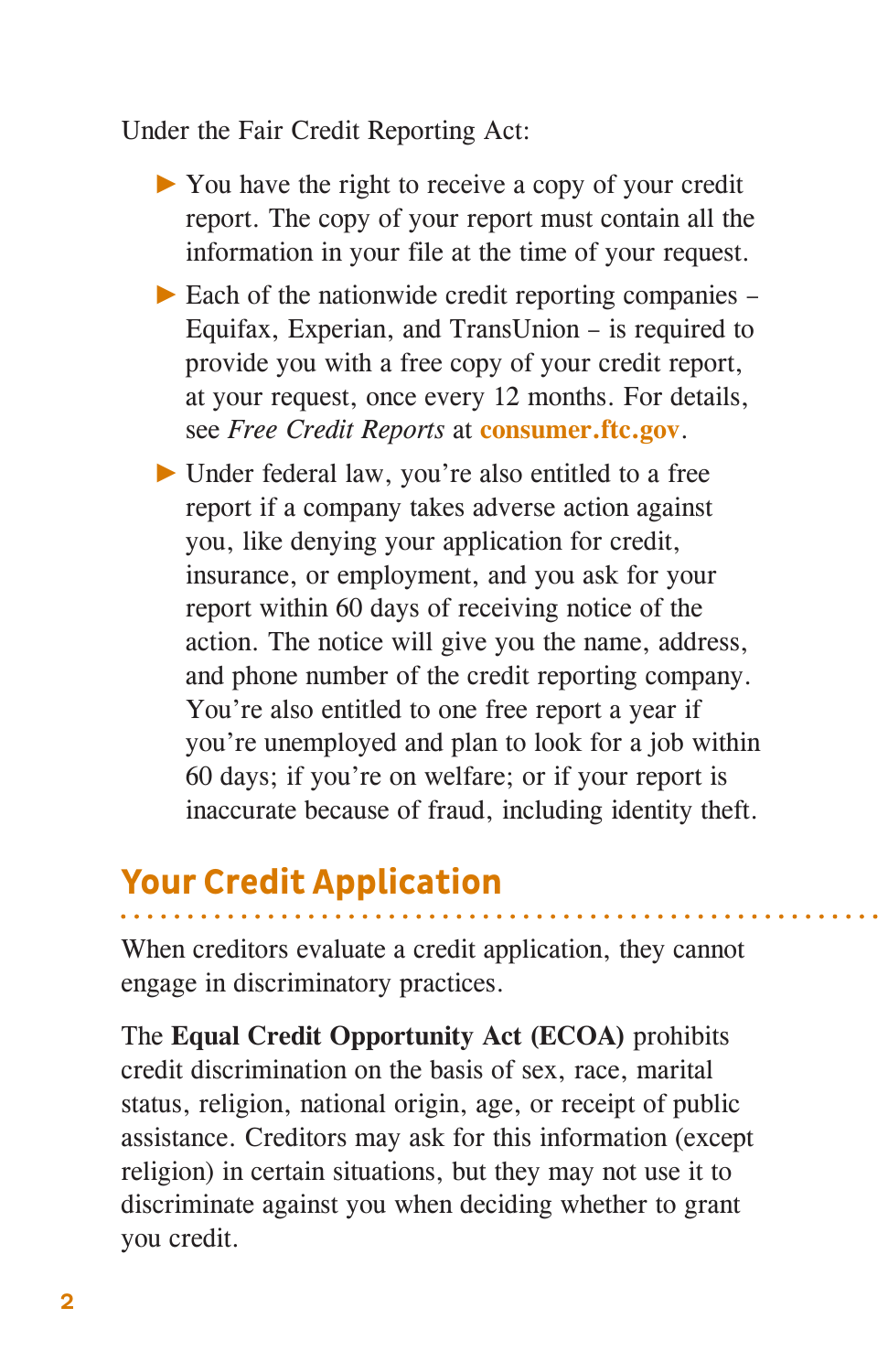The ECOA protects consumers who deal with companies that regularly extend credit, including banks, small loan and finance companies, retail and department stores, credit card companies, and credit unions. Everyone who participates in the decision to grant credit, including real estate brokers who arrange financing, must follow this law. Businesses applying for credit also are protected by this law. Under the Equal Credit Opportunity Act:

- ► You cannot be denied credit based on your race, sex, marital status, religion, age, national origin, or receipt of public assistance.
- ► You have the right to have reliable public assistance considered in the same manner as other income.
- $\triangleright$  If you are denied credit, you have a legal right to know why.

For details, see *Your Equal Credit Opportunity Rights* at **<consumer.ftc.gov>**.

#### **Your Credit Billing and Electronic Fund Transfer Statements**

It is important to check credit billing and electronic fund transfer account statements regularly because these documents may contain mistakes that could damage your credit status or reflect improper charges or transfers. If you find an error or discrepancy, notify the company and dispute the error immediately. The **Fair Credit Billing Act (FCBA)** and **Electronic Fund Transfer Act (EFTA)** establish procedures for resolving mistakes on credit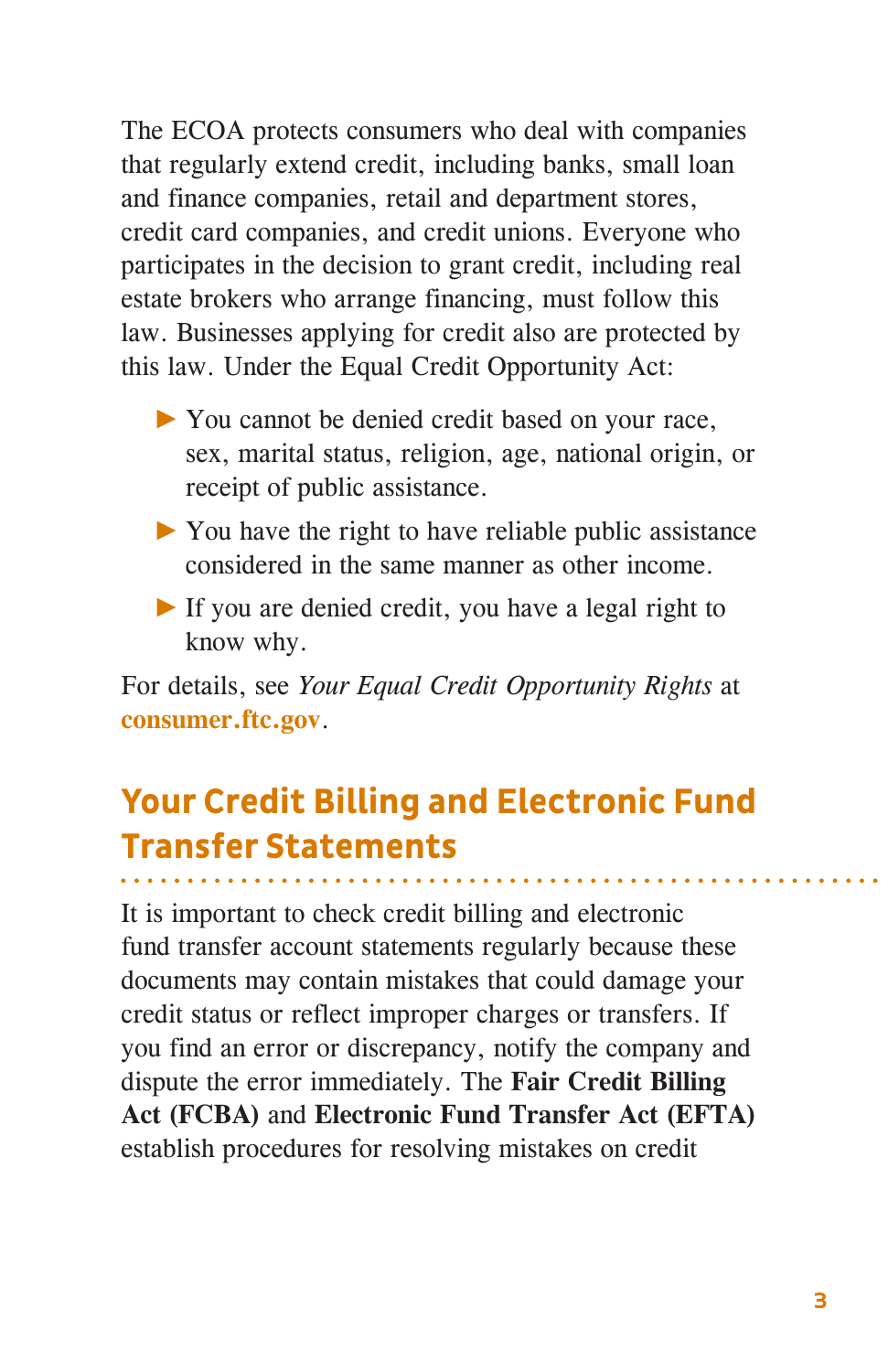billing and electronic fund transfer account statements, including:

- $\triangleright$  charges or electronic fund transfers that you or anyone you have authorized to use your account – have not made;
- ► charges or electronic fund transfers that are incorrectly identified or show the wrong date or amount;
- ► math errors;
- ► failure to post payments, credits, or electronic fund transfers properly;
- ► failure to send bills to your current address provided the creditor receives your change of address, in writing, at least 20 days before the billing period ends;
- $\triangleright$  charges or electronic fund transfers for which you ask for an explanation or written proof of purchase along with a claimed error or request for clarification.

The FCBA generally applies only to "open end" credit accounts – credit cards and revolving charge accounts, like department store accounts. It does not apply to loans or credit sales that are paid according to a fixed schedule until the entire amount is paid back, like an automobile loan. The EFTA applies to electronic fund transfers, like those involving automatic teller machines (ATMs), pointof-sale debit transactions, and other electronic banking transactions.

For details, see *Fair Credit Billing* and *Electronic Banking*  at **<consumer.ftc.gov>**.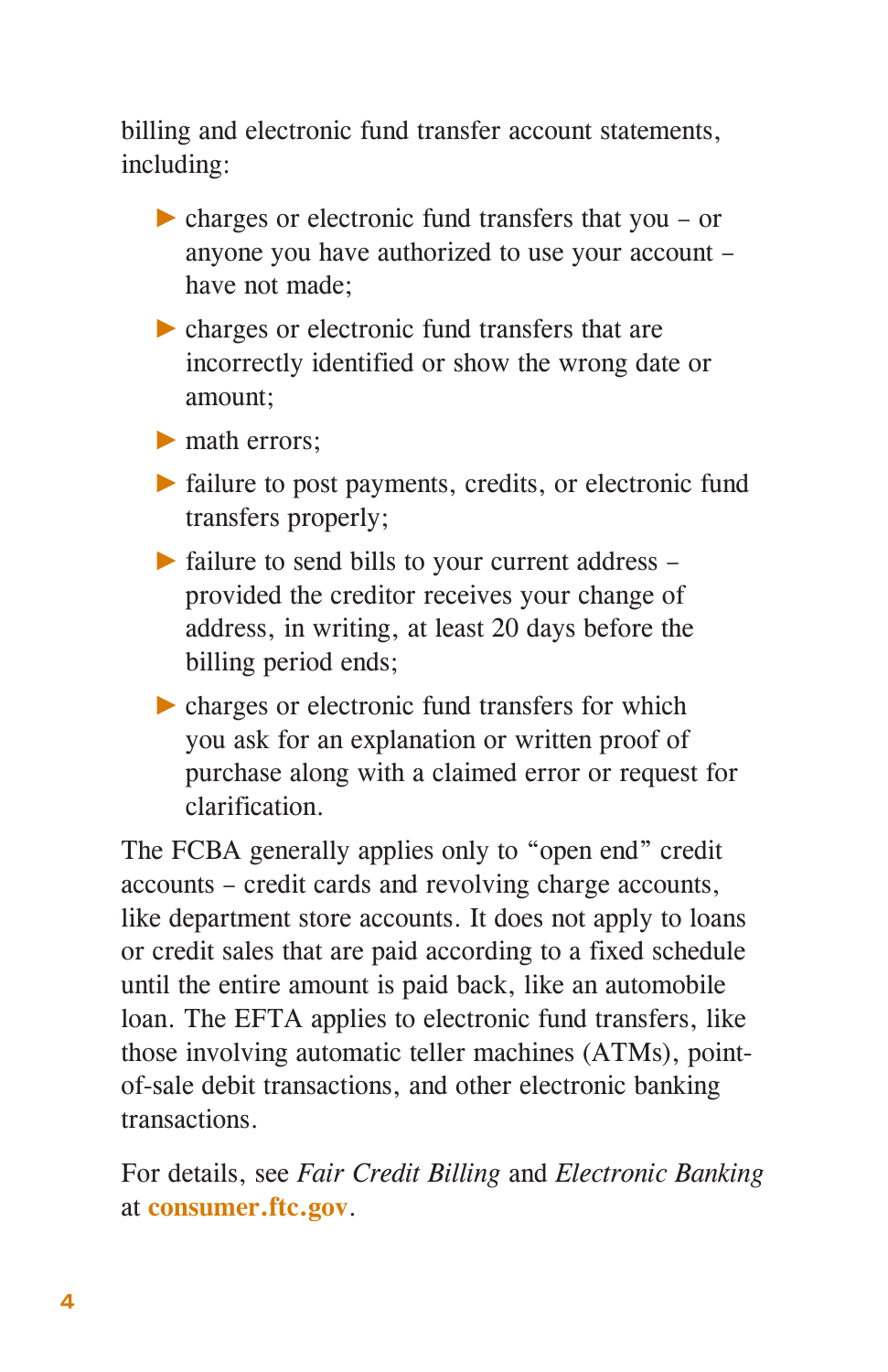### **Your Debts and Debt Collectors**

You are responsible for your debts. If you fall behind in paying your creditors, or if an error is made on your account, you may be contacted by a "debt collector." A debt collector is any person, other than the creditor, who regularly collects debts owed to others, including lawyers who collect debts on a regular basis. You have the right to be treated fairly by debt collectors.

The **Fair Debt Collection Practices Act (FDCPA)** applies to personal, family, and household debts. This includes money you owe for the purchase of a car, for medical care, or for charge accounts. The FDCPA prohibits debt collectors from engaging in unfair, deceptive, or abusive practices while collecting these debts. Under the FDCPA:

- ► Debt collectors may contact you only between 8 a.m. and 9 p.m.
- ► Debt collectors may not contact you at work if they know your employer disapproves.
- ► Debt collectors may not harass, oppress, or abuse you.
- ► Debt collectors may not lie when collecting debts, such as falsely implying that you have committed a crime.
- ► Debt collectors must identify themselves to you on the phone.
- ► Debt collectors must stop contacting you if you ask them to do so in writing.

For details, see *Debt Collection* at **<consumer.ftc.gov>**.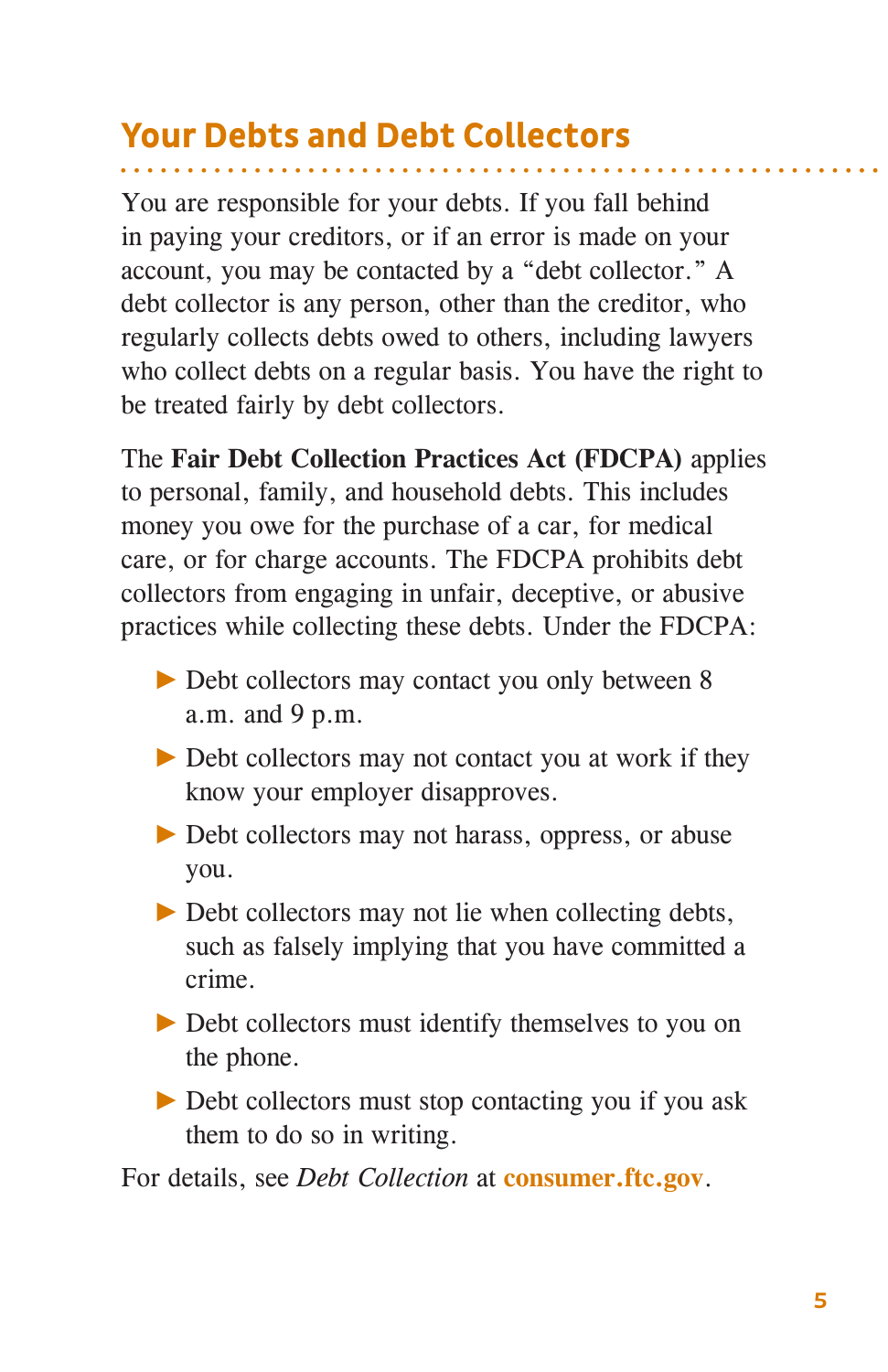## **Solving Your Credit Problems**

Your credit report can influence your purchasing power, as well as your opportunity to get a job, rent or buy an apartment or a house, and buy insurance. When negative information in your report is accurate, only the passage of time can assure its removal. A credit reporting company can report most accurate negative information for seven years and bankruptcy information for 10 years. Information about an unpaid judgment against you can be reported for seven years or until the statute of limitations runs out, whichever is longer. There is no time limit on reporting information about criminal convictions; information reported in response to your application for a job that pays more than \$75,000 a year; and information reported because you've applied for more than \$150,000 worth of credit or life insurance. There is a standard method for calculating the seven-year reporting period. Generally, the period runs from the date that the event took place.

If you are having problems paying your bills, contact your creditors immediately. Try to work out a modified payment plan with them that reduces your payments to a more manageable level. Don't wait until your account has been turned over to a debt collector.

Here are some additional tips for solving credit problems:

- ► If you want to dispute a credit report, bill or credit denial, write to the appropriate company and send your letter "return receipt requested."
- ► When you dispute a billing error, include your name, account number, the dollar amount in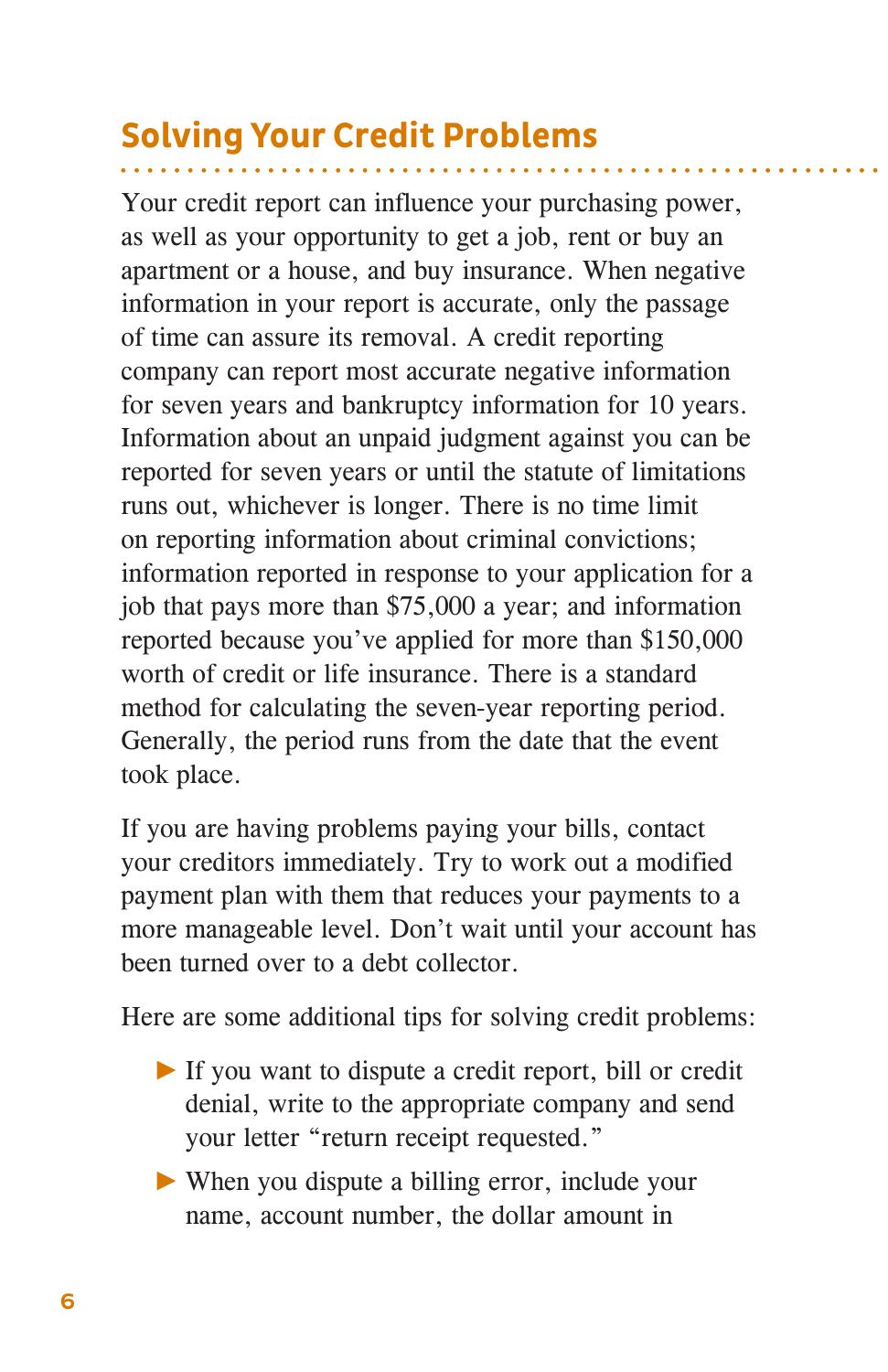question, and the reason you believe the bill is wrong.

- $\blacktriangleright$  If in doubt, request written verification of a debt.
- ► Keep all your original documents, especially receipts, sales slips, and billing statements. You will need them if you dispute a credit bill or report. Send copies only. It may take more than one letter to correct a problem.
- ► Be skeptical of businesses that offer instant solutions to credit problems: There aren't any.
- ► Be persistent. Resolving credit problems can take time and patience.
- $\triangleright$  There is nothing that a credit repair company can charge you for that you cannot do for yourself for little or no cost.

If you're not disciplined enough to create a workable budget and stick to it, work out a repayment plan with your creditors, or keep track of mounting bills, consider contacting a credit counseling organization. Many credit counseling organizations are nonprofit and work with you to solve your financial problems. But not all are reputable. For example, just because an organization says it's "nonprofit," there's no guarantee that its services are free, affordable, or even legitimate. In fact, some credit counseling organizations charge high fees, or hide their fees by pressuring consumers to make "voluntary" contributions that only cause more debt.

Most credit counselors offer services through local offices, the Internet, or on the telephone. If possible, find an organization that offers in-person counseling. Many universities, military bases, credit unions, housing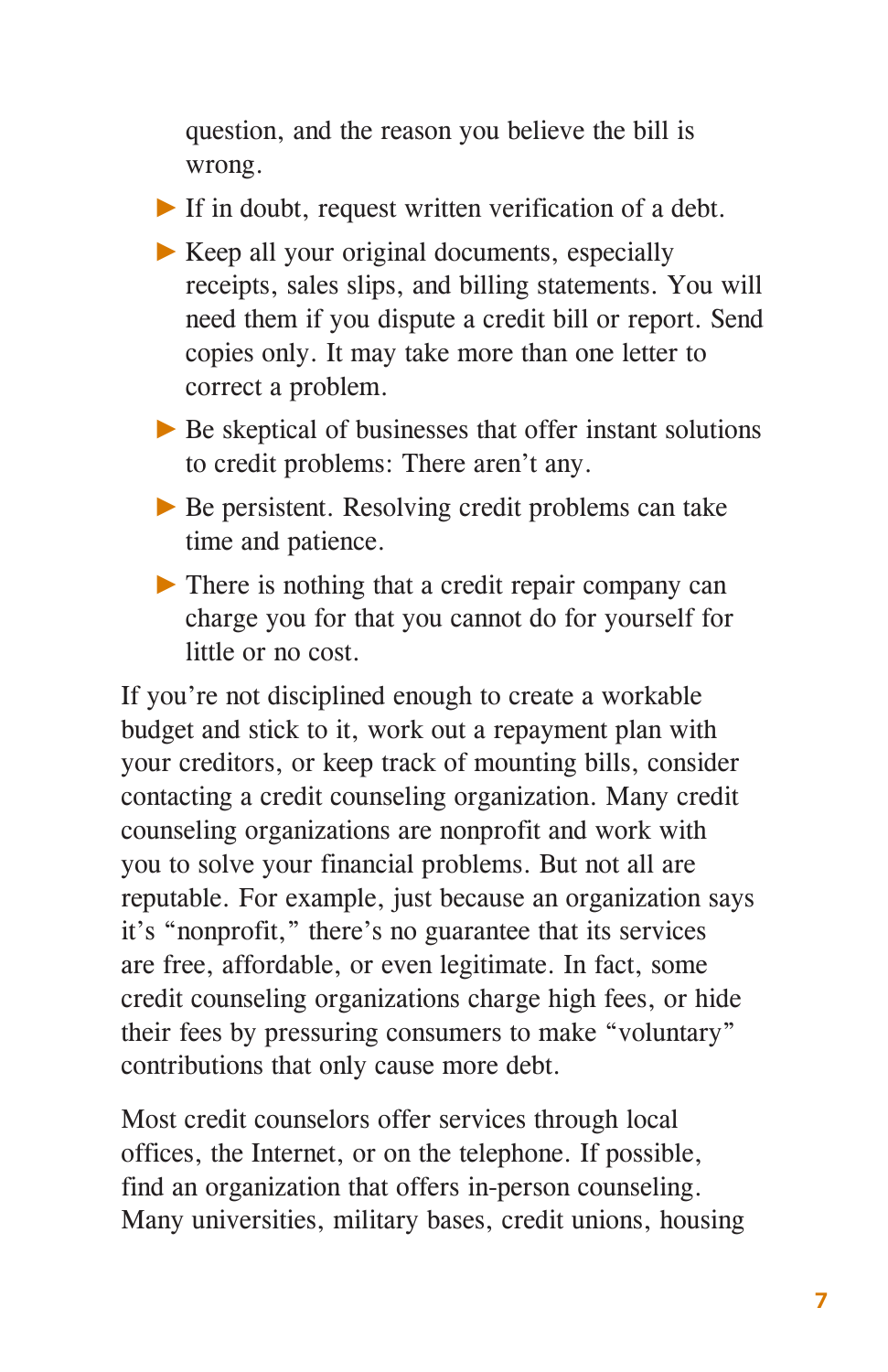authorities, and branches of the U.S. Cooperative Extension Service operate nonprofit credit counseling programs. Your financial institution, local consumer protection agency, and friends and family also may be good sources of information and referrals.

Reputable credit counseling organizations can advise you on managing your money and debts, help you develop a budget, and offer free educational materials and workshops. Their counselors are certified and trained in the areas of consumer credit, money and debt management, and budgeting. Counselors discuss your entire financial situation with you, and help you develop a personalized plan to solve your money problems. An initial counseling session typically lasts an hour, with an offer of follow-up sessions.

For more information, see *Coping with Debt* at **<consumer.ftc.gov>**.

The FTC works to prevent fraudulent, deceptive and unfair business practices in the marketplace and to provide information to help consumers spot, stop and avoid them. To file a complaint or get free information on consumer issues, visit **ftc.gov** or call toll-free, 1-877-FTC-HELP (1-877-382-4357); TTY: 1-866-653-4261.

Watch the video, *How to File a Complaint*, at **[consumer.ftc.gov/media](ftc.gov/video)** to learn more. The FTC enters consumer complaints into the Consumer Sentinel Network, a secure online database and investigative tool used by hundreds of civil and criminal law enforcement agencies in the U.S. and abroad.